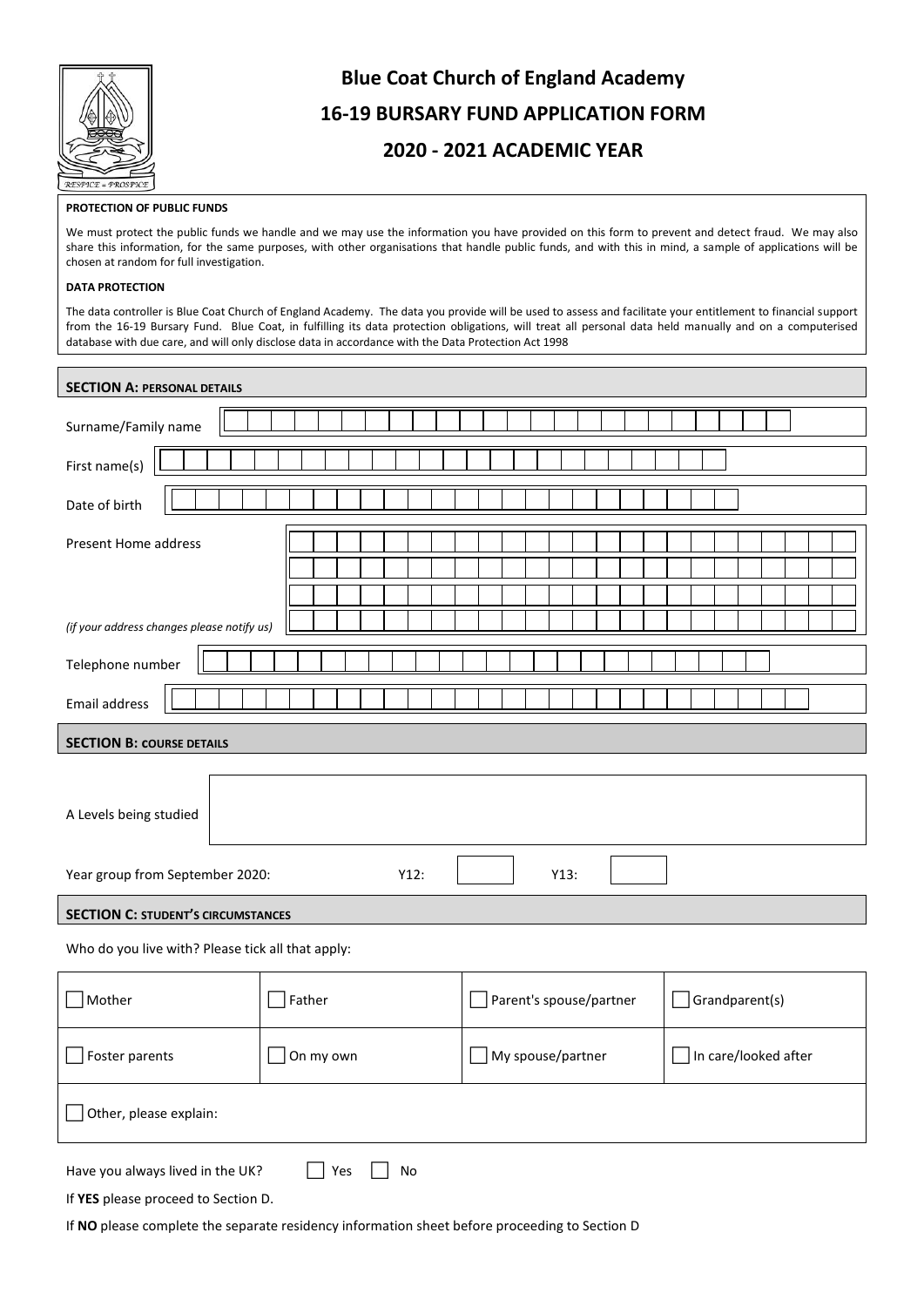| <b>SECTION E: SUPPORT REQUIRED</b>                                                 |  |  |  |  |  |  |
|------------------------------------------------------------------------------------|--|--|--|--|--|--|
| I am applying for the following level of bursary:                                  |  |  |  |  |  |  |
| Level 1 bursary (A guaranteed annual bursary of up to £1200 for eligible students) |  |  |  |  |  |  |
| Level 2 bursary (An annual bursary of up to £300 for eligible students)            |  |  |  |  |  |  |
| I am aware that I may need to confirm how I have spent this payment                |  |  |  |  |  |  |
|                                                                                    |  |  |  |  |  |  |
|                                                                                    |  |  |  |  |  |  |
|                                                                                    |  |  |  |  |  |  |
|                                                                                    |  |  |  |  |  |  |
|                                                                                    |  |  |  |  |  |  |
|                                                                                    |  |  |  |  |  |  |
|                                                                                    |  |  |  |  |  |  |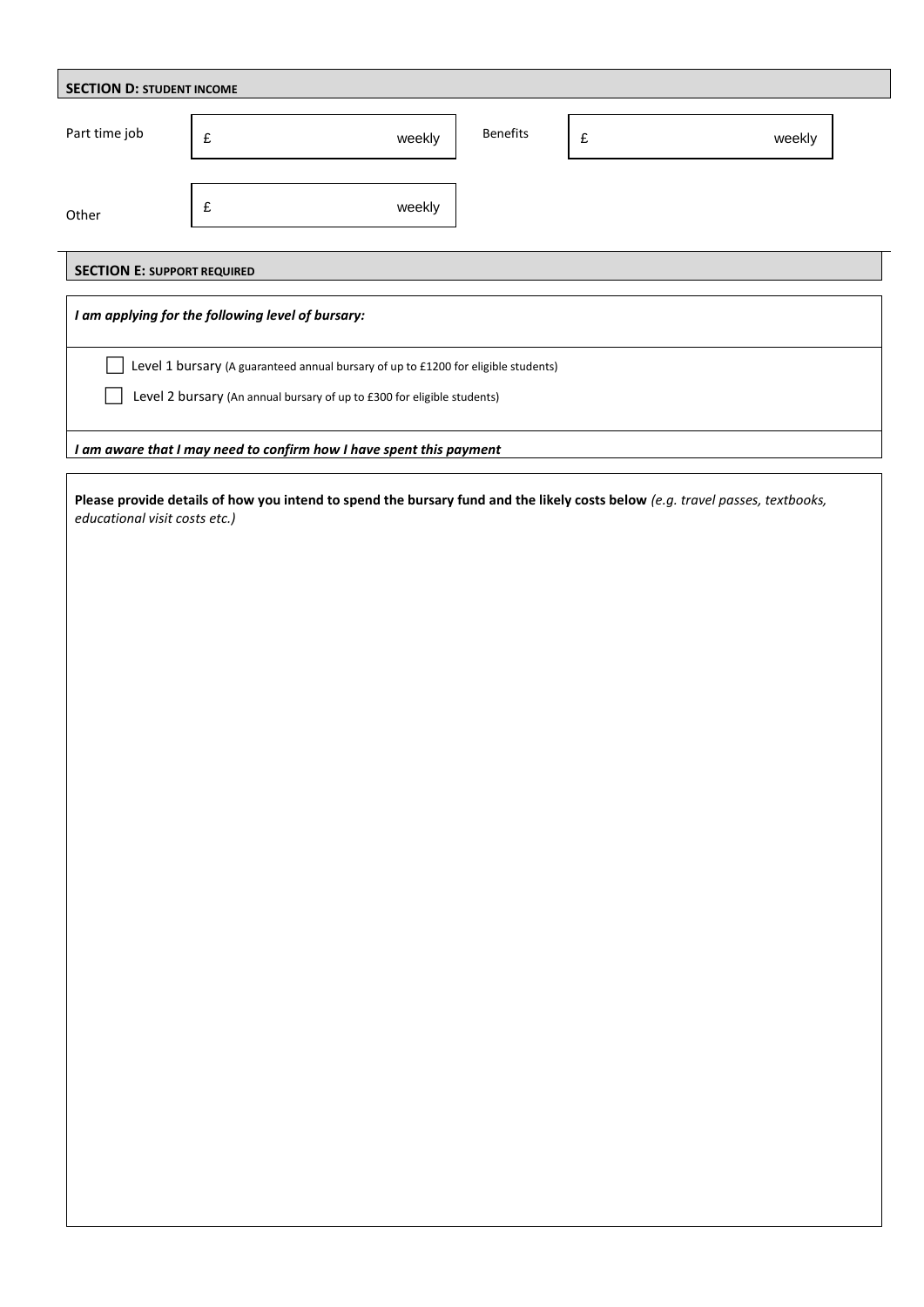## **SECTION F: PLEASE TICK BELOW ONE OR ALL THAT APPLY**

| A-I am or my family are in receipt of Free School Meals                                                                      | We will check your details with the School Benefits section |
|------------------------------------------------------------------------------------------------------------------------------|-------------------------------------------------------------|
| B-I am or my family are in receipt of Asylum Seeker Funding from<br>the Home Office                                          | Please provide proof e.g. Home Office letter                |
| C-I am or my family are in receipt of Income Support / Jobseekers<br>Allowance/Universal Credit                              | Please provide proof e.g. benefits books or bank statement  |
| D-I am a looked after child                                                                                                  | Please provide a letter from your social worker             |
| E-I am in care/a care leaver                                                                                                 | Please provide a letter from your social worker             |
| F-I am disabled and in receipt of Employment Support Allowance<br>/Disability Living Allowance/Personal Independence Payment | Please provide proof e.g. benefits books or bank statement  |

**SECTION G: HOUSEHOLD INCOME Parent/Carer 1 Parent/Carer 2 Evidence** Gross taxable annual salary / wages **£ £** 2019 P60 or end of March 2019 payslip Self-employment / property income **£ £** Self-assessment tax calculation 2018/19 or certified accounts Private / Occupational pension **£ £** Pension statement / Pension P60 2019 / Bank statement State pension **E E E** Pension statement / Bank statement / Benefit book Benefits *(Please specify)* **£ £** Bank statement / Benefit book Bank or building society interest **£ £** (Evidence only required if over £250.00 for the year) Bank / Building society statement Share dividends **E E E E** (Evidence only required if over £250.00 for the year) Tax vouchers **TOTAL INCOME £ £**